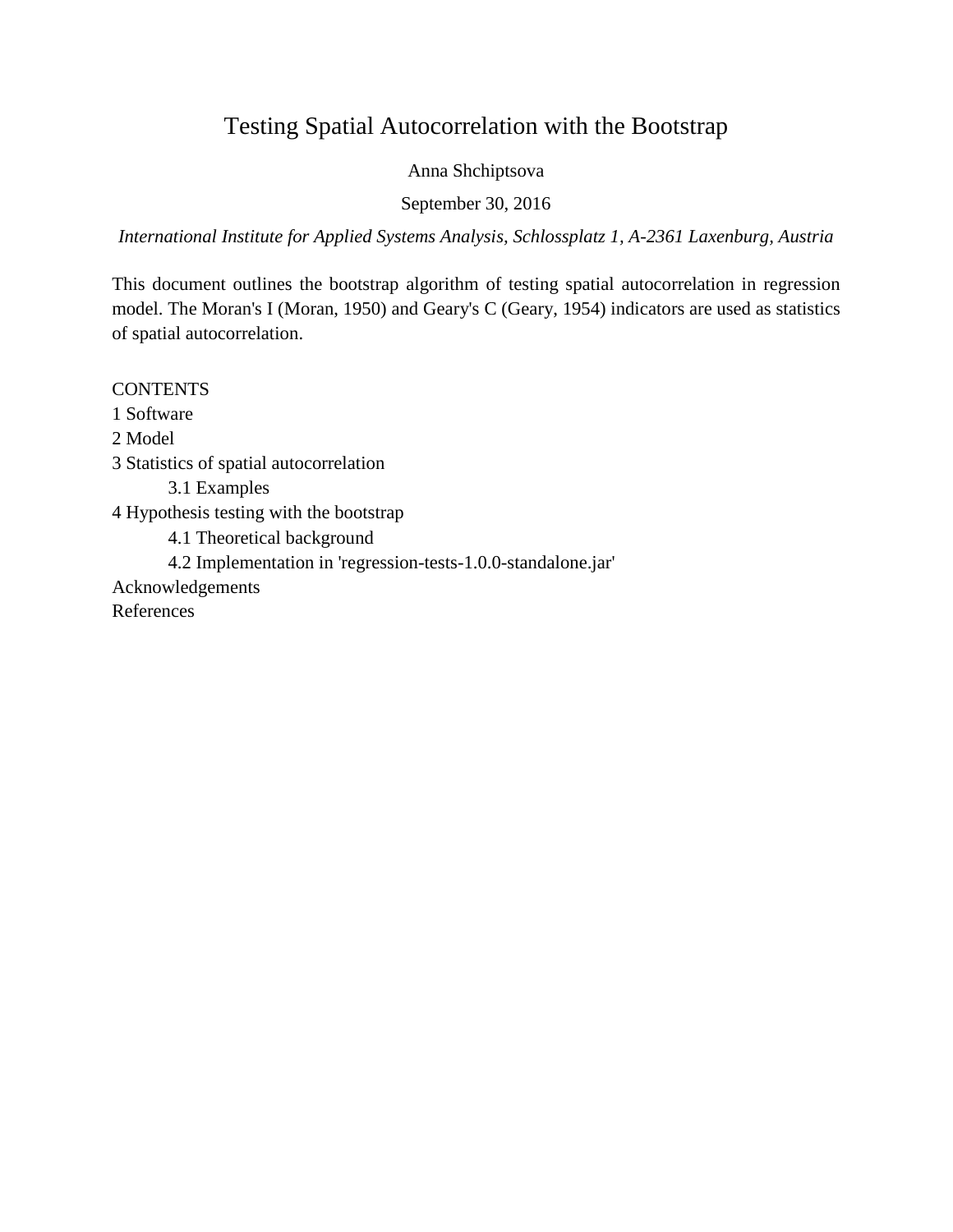# **1 Software**

No installation needed. All packages are standalone java applications. Requires JRE 1.8 installed on the target machine.

URL for download:

http://www.iiasa.ac.at/web/home/research/researchPrograms/AdvancedSystemsAnalysis/land-use-spatialanalysis.html

| <b>Name</b>                  | regression-tests-1.0.0-standalone.jar                                     |
|------------------------------|---------------------------------------------------------------------------|
| <b>Type</b>                  | jar package                                                               |
| <b>Summary</b>               | Library for spatial statistical analysis with resampling                  |
| <b>Version</b>               | 1.0.0                                                                     |
| License                      | MIT, http://opensource.org/licenses/MIT                                   |
| <b>Imports</b>               | Clojure 1.8.0, https://clojure.org/; Incanter 1.5.7, http://incanter.org/ |
| <b>Command line options</b>  | -t, --trace Print stack trace                                             |
|                              | -h, --help Print command help                                             |
| <b>Author and maintainer</b> | Anna Shchiptsova, shchipts@iiasa.ac.at                                    |

# **2 Model**

Let us consider a geographic region consisting of  $n$  administrative units. Suppose that we have panel data  $(X, y)$  collected in every administrative unit of the region. Here, X is a  $n \times (p + 1)$ matrix of the explanatory variables and  $y$  is a  $n \times 1$  observable vector of the response. Each column  $X^i$  consists of the sample observations on a single explanatory variable.

In general, we want to relate the response variable to available explanatory factors in an administrative unit based on the reported spatial panel data. For this purpose, we put forward a multiple regression model in the following form

$$
y = X\beta + \varepsilon
$$
  
\n
$$
\varepsilon_1, ..., \varepsilon_n \sim F(0, \sigma^2)
$$
 (1)

where  $\beta = (\beta_0, \beta_1, ..., \beta_p)^T$  is a  $(p + 1) \times 1$  vector of the unknown model parameters to be estimated from the data using the ordinary least squares method. By assumption,  $X^1$  is identically 1, so that the regression equation has an intercept  $\beta_0$ . The error term  $\varepsilon$  is a  $n \times 1$ vector of independent identically distributed errors with common distribution  $F$  having mean  $0$ and finite variance  $\sigma^2$ . Both F and  $\sigma^2$  are unknown.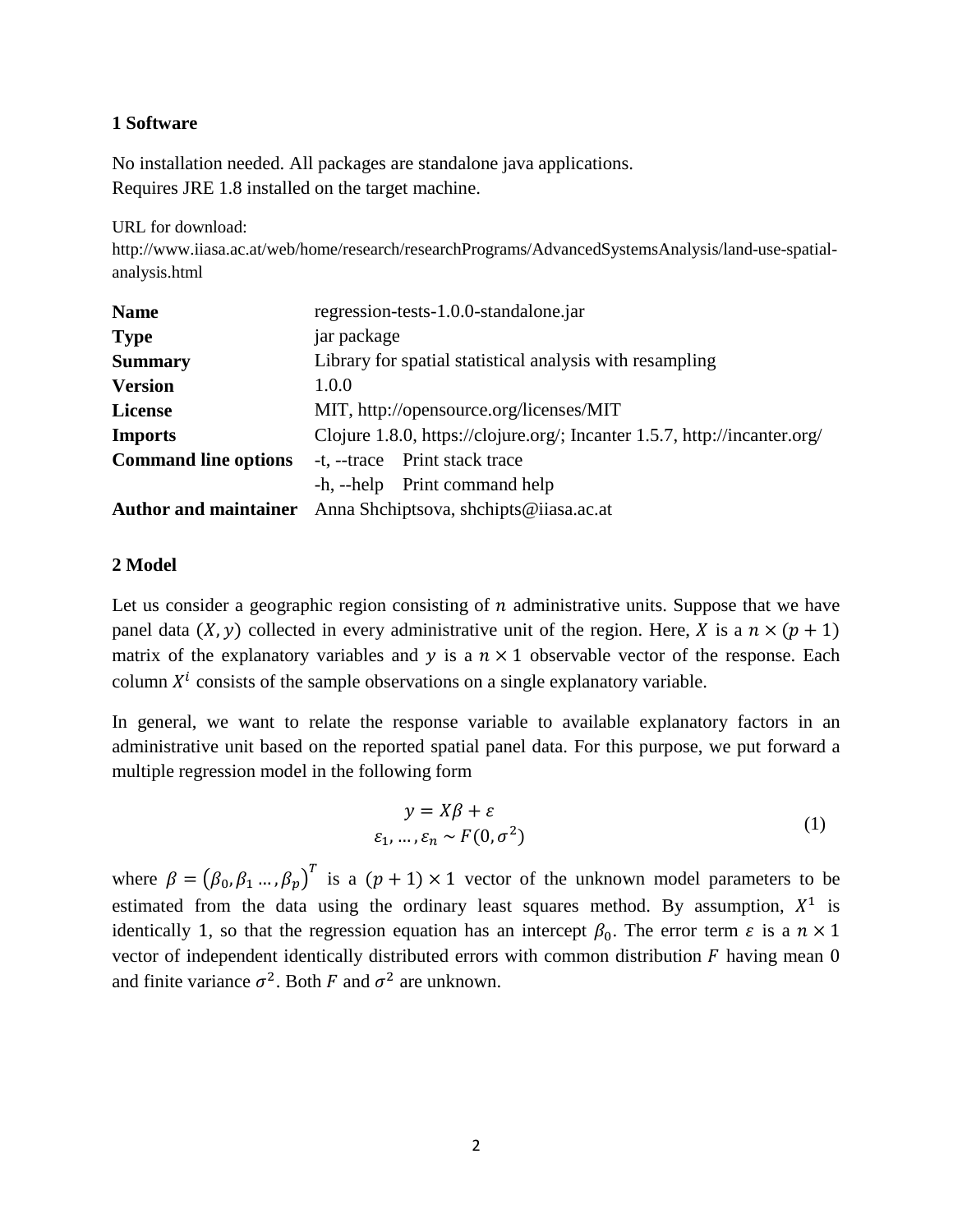#### **3 Statistics of spatial autocorrelation**

We run the procedure of bootstrap testing for the Moran's I (Moran, 1950) and Geary's C (Geary, 1954) statistics of spatial autocorrelation. For model (1), their values are calculated as

$$
I = \frac{\sum_{i,j=1...n} w_{ij} r_i r_j / \sum_{i,j=1...n} w_{ij}}{\sum_{i=1...n} r_i^2 / n},
$$
\n(2)

$$
C = \frac{\sum_{i,j=1\ldots n} w_{ij} (r_i - r_j)^2 / (2 \sum_{i,j=1\ldots n} w_{ij})}{\sum_{i=1\ldots n} r_i^2 / n},
$$
\n(3)

where  $r_i$  and  $r_j$  are residuals in administrative units *i* and *j* (*i*, *j* = 1 ... *n*) and  $w_{ij}$  is an element of the  $n \times n$  matrix of spatial proximity W. By convention,  $w_{ii} = 0$  for any  $i = 1 ... n$ . In the first case, we check whether values of the neighboring residuals are linearly dependent. That is, the Moran's I statistic represents a spatial correlation coefficient; by definition, it equals the covariance of the residuals with themselves taken at the neighboring locations normalized by the estimated population variance in the residuals. Alternatively, Geary's C is a spatial generalization of the von Neumann ratio (von Neumann et al., 1941; Geary, 1954). It equals a ratio between the variance estimated from the differences in the neighboring residuals and the variance measured independently of spatial location. Consequently, the Geary's C statistic determines whether residuals are independent or whether a significant trend (which need not be linear) exists in their values.

#### **3.1 Examples**

Examples should be executed using 'regression-tests' library, which can be compiled from the source clojure code using leiningen (http://leiningen.org/).

*Example 1*: Moran's I calculation (from Paradis (2015) in 2.1 Phylogenetic Distances, pp. 2-4)

#### REPL

(require '[regression-tests.sample-tests :refer :all])

```
(def values [4.09434 3.61092 2.37024 2.02815 -1.46968])
(def proximity-matrix {[0 1] 0.505744983336052 [0 2] 0.216747850001166
                      [0 3] 0.171300720162211 [0 4] 0.106206446500571
                      [1 0] 0.505744983336052 [1 2] 0.216747850001166
                      [1 3] 0.171300720162211 [1 4] 0.106206446500571
                      [2 1] 0.304848067656604 [2 0] 0.304848067656604
                      [2 3] 0.240928311535057 [2 4] 0.149375553151735
                      [3 1] 0.276243093922652 [3 2] 0.276243093922652
                      [3 0] 0.276243093922652 [3 4] 0.171270718232044
                      [4 1] 0.25 [4 2] 0.25
                      [4 3] 0.25 [4 0] 0.25})
```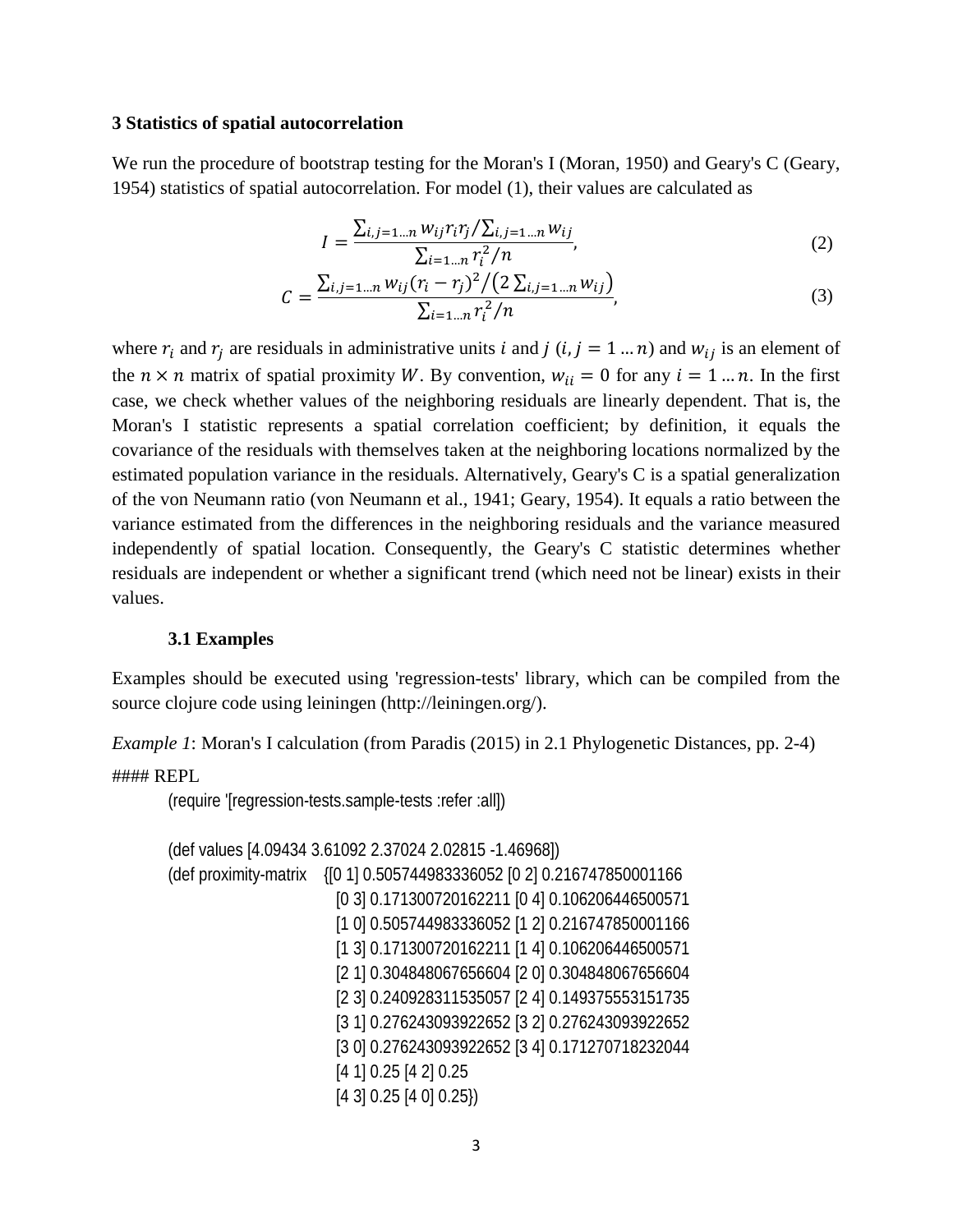(moran-i-test values proximity-matrix) => -0.07312179438450675

*Example 2*: Geary's C calculation (from Goodchild (1986) in 1.3.1 Geary's index (area objects, interval attributes), p. 14)

#### REPL

(require '[regression-tests.sample-tests :refer :all])

(def values [3 2 2 1]) (def proximity-matrix {[0 1] 1 [0 2] 1 [0 3] 1 [1 0] 1 [1 3] 1 [2 0] 1 [2 3] 1 [3 0] 1 [3 1] 1 [3 2] 1})

(geary-c-test values proximity-matrix)  $\Rightarrow 6/5$ 

## **4 Hypothesis testing with the bootstrap**

#### **4.1 Theoretical background**

Generally, the presence of spatial autocorrelation can cause potentially misleading results and consequent misinterpretation of the regression model output (Fotheringham and Rogerson, 1993; Overmars et al., 2003). We examine spatial autocorrelation in the error terms of model (1). That is, we check whether the errors are determined and assigned to the neighboring administrative units independently and at random. Since distribution  $F$  is unknown, we use the bootstrap testing (Efron and Tibshirani, 1993) with the null hypothesis of no spatial autocorrelation. The alternative test hypothesis states that the chance of receiving the particular error value in an administrative unit depends on the error values in that unit's neighbors.

We use the observed regression residuals to estimate the true unobserved errors in model (1). Suppose that  $\hat{s}$  is a residuals-based test statistic for measuring spatial autocorrelation. At first, we compute  $\hat{s}$  in model (1) based on the original data (y, X, W). After that, the data is resampled with replacement  $k$  times to get the reference test distribution. That is, in every bootstrap replication  $\gamma$  we draw a random sequence of indexes  $(j_1, ..., j_n)$  from the set  $\{1, ..., n\}$  and compose a  $n \times 1$  vector y' and a  $n \times (p + 1)$  matrix X' by taking the selected pairs  $\{(y_{j_1}, X_{j_1}), ..., (y_{j_n}, X_{j_n})\}$ . For the data  $(y', X', W)$ , we calculate the bootstrap statistic  $\hat{s}_{\gamma}$ . In the two-tailed test, we define a probability of obtaining a result equal to or more extreme than the original test statistic  $\hat{s}$  as a probability of obtaining a result outside of the equal-tailed interval, where one of the end points coincides with  $\hat{s}$ . An equal-tailed property means that the probability of a value to be from the left side of an interval is the same as the probability of a value to be from the right side of an interval (Efron and Tibshirani, 1993). In fact, we do both one-tailed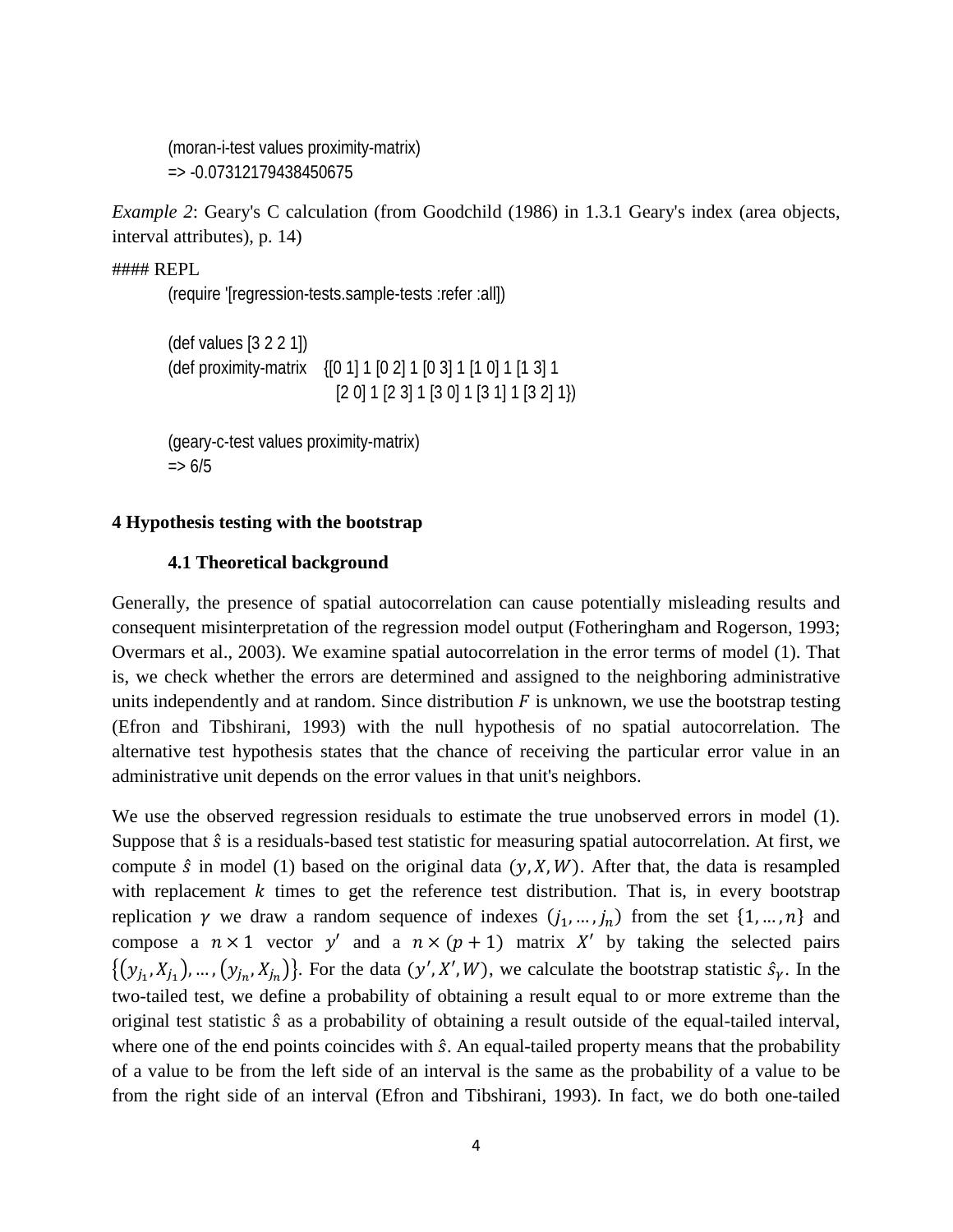tests and double the lowest p-value from these trials. Formally, the approximate equal-tail pvalue in the two-tailed test is given by the formula (Lin et al., 2011)

$$
\tilde{p}\text{-value}(\hat{s}) = 2 \min\left(\frac{\#\{\gamma = 1 \dots k \mid \hat{s}_{\gamma} \le \hat{s}\}}{k}, \frac{\#\{\gamma = 1 \dots k \mid \hat{s}_{\gamma} > \hat{s}\}}{k}\right). \tag{4}
$$

After *k* replications, we arrange a sequence  $\hat{s}^*$  by taking bootstrap values  $\{\hat{s}_\gamma\}_{\gamma=1...k}$  in ascending order. For the given level of confidence  $\alpha$ , we find the  $|(1 - \alpha)/2 k|$  and  $[(1 + \alpha)/2 k]$ quantiles in  $\hat{s}^*$  and set them as the lower and upper borders of the  $100 \times \alpha$ -% percentile confidence interval respectively. Here,  $\left[\frac{(1-\alpha)}{2k}\right]$  denotes the largest integer not greater than  $(1 - \alpha)/2 k$  and  $[(1 + \alpha)/2 k]$  stands for the smallest integer not less than  $(1 + \alpha)/2 k$ .

## **4.2 Implementation in 'regression-tests-1.0.0-standalone.jar'**

## Usage

\$ java -jar regression-tests-1.0.0-standalone.jar [options] path n-replications "iid" path2

### Arguments:

| path           | Path to the csv file with sample data   |
|----------------|-----------------------------------------|
| n-replications | Number of replications in bootstrapping |
| path2          | Path to the additional csy file         |

## Options:

-t, --trace Print stack trace -h, --help Print command help

#### ## Input

;;;;; 'sample-x1-x2-x3.csv'

|             |          | density.asc  land_use.asc  distance_roads.distance_indus |          |
|-------------|----------|----------------------------------------------------------|----------|
| 7.157735    |          |                                                          | 0.03761  |
| 6.326746    | q        |                                                          | 0.032535 |
| $-1.977347$ | 0.019694 | 0.154481                                                 | 0.244743 |
| 5.305789    | 6.25     |                                                          | 0.008174 |
|             |          |                                                          |          |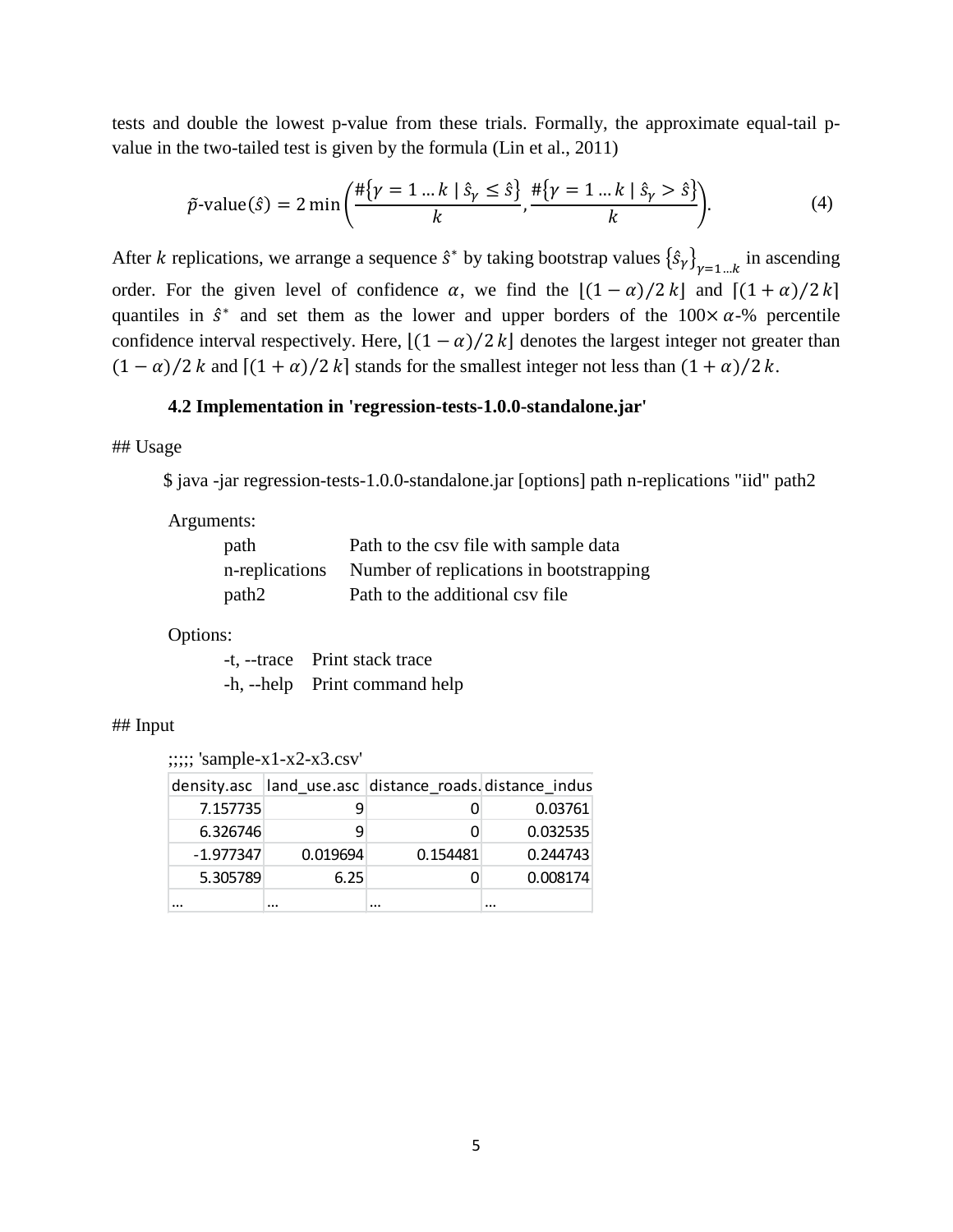| id       | n1       | n2       | n3       | n4       | n <sub>5</sub> | n6       | n7       | $\cdots$ |
|----------|----------|----------|----------|----------|----------------|----------|----------|----------|
|          | 2        | 361      | 383      | 535      | 541            |          |          | $\cdots$ |
|          |          |          |          |          |                |          |          | $\cdots$ |
| 3        | 4        | 391      |          |          |                |          |          |          |
| 4        | 3        |          |          |          |                |          |          | $\cdots$ |
| 5        | 531      | 534      | 669      |          |                |          |          | $\cdots$ |
|          | 9        | 13       | 16       |          |                |          |          | $\cdots$ |
| 9        |          | 10       | 11       | 13       |                |          |          | $\cdots$ |
| 10       | 9        | 11       | 13       | 14       | 29             | 43       |          | $\cdots$ |
| $\cdots$ | $\cdots$ | $\cdots$ | $\cdots$ | $\cdots$ | $\cdots$       | $\cdots$ | $\cdots$ | $\cdots$ |

;;;;; 'sections-neighbours.csv'

The 'path' argument defines a file with sample values, e.g., 'sample-x1-x2-x3.csv'. It is expected that the first row contains variable labels. The first column should contain values of the response  $\mathcal{V}$ .

The 'path2' argument defines a file with the matrix of spatial proximity. It is expected that the first column contains identifiers of administrative units, e.g., ids of sections. The row values contain identifiers of the contiguous administrative units (e.g., ids of sections) to the administrative unit in this row.

**NB**: Original matrix of spatial proximity will be row-normalized.

# ## Output

Results are saved to the 'regression-tests' folder in the root execution directory. The 'regressiontests/independence-tests-bootstrap.csv' file contains results of the bootstrap hypothesis testing. The generated bootstrap samples are saved to 'regression-tests/morans-i-test-sample.csv' and 'regression-tests/geary-c-test-sample.csv'.

| statistics    | 95-percent-ci-1 | 95-percent-ci-2 mean | p-value                         |
|---------------|-----------------|----------------------|---------------------------------|
| morans-i-test | $-0.045375$     |                      | $0.044406$ $-0.001074$ 0.323568 |
| geary-c-test  | 0.941274        |                      | 1.065335 1.000543 0.741526      |

| ;;;;; 'independence-tests-bootstrap.csv' |
|------------------------------------------|
|                                          |

| ;;;;; 'morans-i-test-sample.csv' |
|----------------------------------|
|                                  |

| value    |  |
|----------|--|
| 0.033601 |  |
| -0.0177  |  |
| 0.022376 |  |
| 0.016133 |  |
|          |  |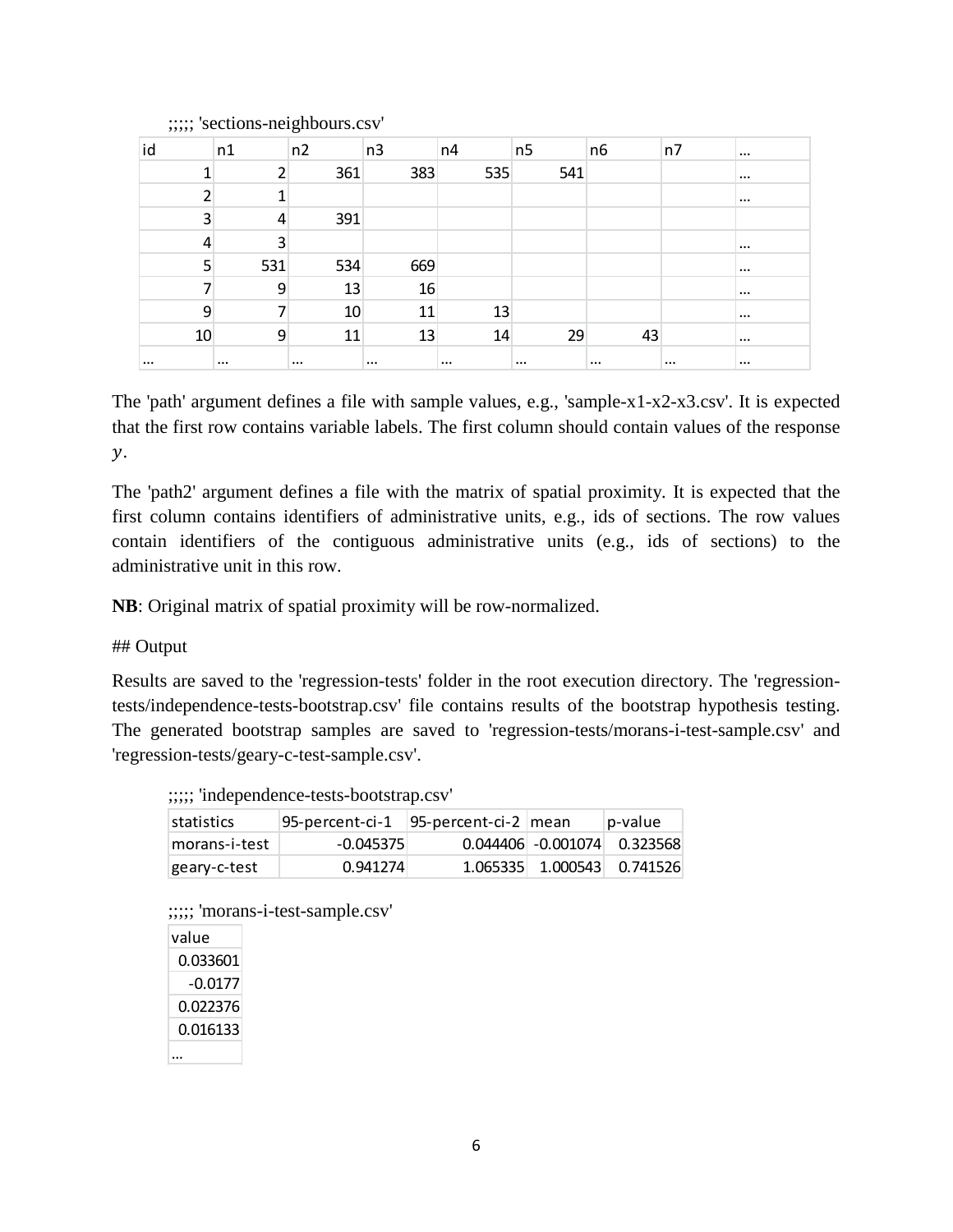;;;;; 'geary-c-test-sample.csv'

| value    |
|----------|
| 0.980722 |
| 1.013114 |
| 0.960475 |
| 0.985381 |
|          |